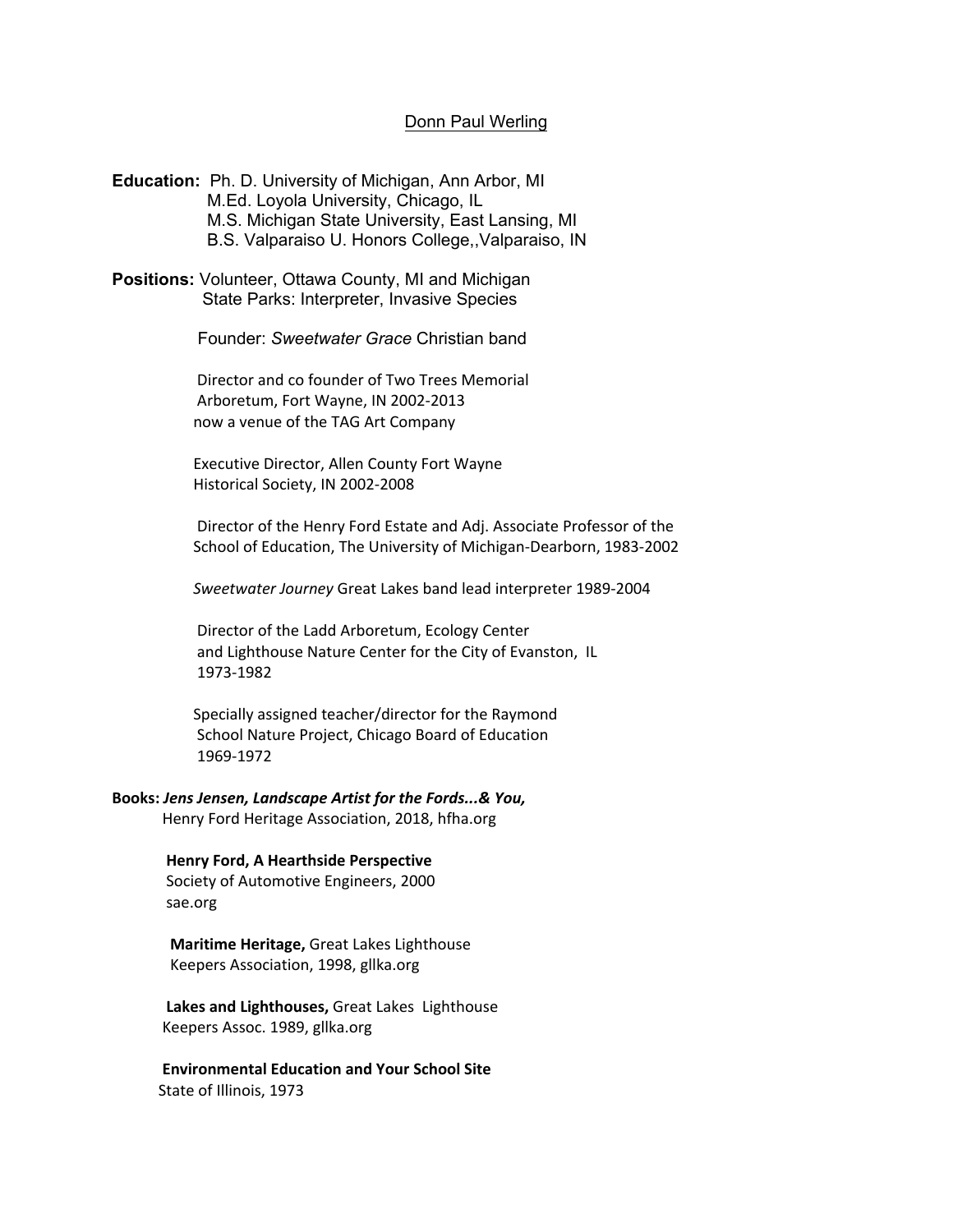**A School/Community Model for the Stewardship of School Site and Neighborhood Outdoor Laboratories** and an Evaluation of Their Use by by Selected 4th and5th Grade Pupils for Environmental Education. University Microfilms, Ann Arbor, MI, 1979

 **Jens Jensen Landscape Architect for the Fords & You** Henry Ford Heritage Assoc., 2018

**Audio releases:** *Closer to Thee,* **Moments of Comfort**

Worship Anew, 2020, worship anew.org

*Walking the Talk, album,* **Great Lakes Lighthouse Keepers Asooc.,2000, gllka.org**

 **Sweetwater Journey, Uncommon Friends,** album U-Records, The University of Michigan-Dearborn 1999

*Keepers of Tomorrow cd,* Great Lakes Lighthouse Keepers Association, album 1998. gllka.org,

 **Lakes and Lighthouses** album**,** Great Lakes Lighthouse Keepers Assoc. 1989

## **Noteworthy Program Presentations/Articles**

 **Who Do We Say We Are,** *Legacy* magazine of NAI January/February 2020I

 **1994 Musical Welcome** to the NAI Cleveland National Conference

 Program/delegate presentations to the first, second and third **World Congress for Heritage Presentation and Interpretation** at Banff, Canada; Coventry, England; and Barcelona, Spain

 1978 and 1994 articles in *Preservation* magazine of the National Trust for Historic Preservation on the restoration of Jens Jensen landscapes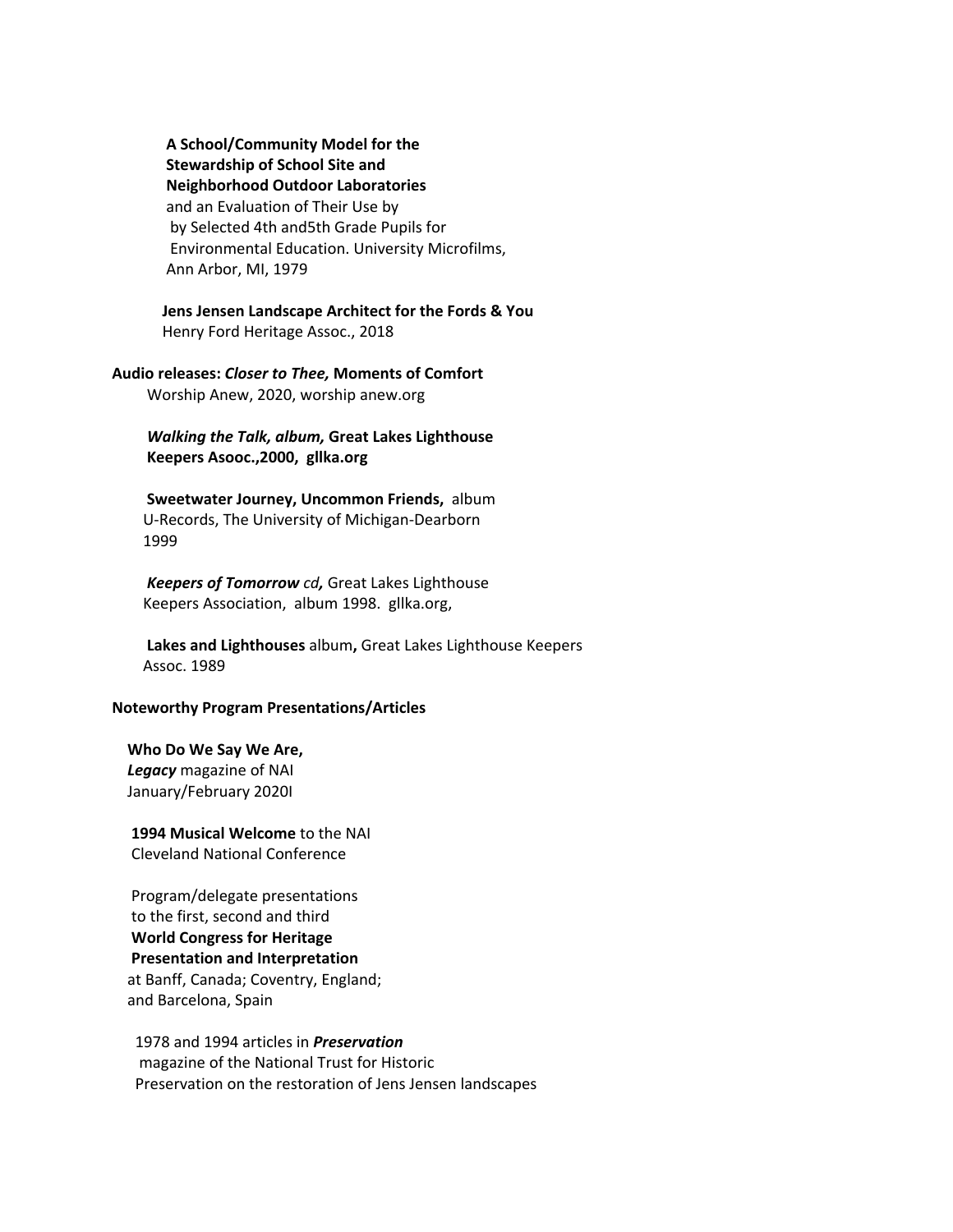**America's Castles,** nationally distributed cable show focused on the restoration of the Henry Ford Estate

### **Activities:**

 Composer of the 100+ songs- recorded & performed, and used to create four student musicales performed around the Great Lakes at times funded as a designated "Culture Bearer" for the **Michigan & Indiana Councils for the Humanities a**nd the **Michigan Council for the Arts & Cultural Affairs**

 Founder: Motor Cities National Heritage Area 1999 motorcities.org

 Founder: Henry Ford Heritage Assoc. 1989 hfha.org

 Founder: Great Lakes Lighthouse Keepers Assoc. 1985 gllka.org

 Founder: North American Voyaguer Council 1977, navoyaguer.org

 Adj. Assoc. Professor of Education School of Education The University of Michigan-Dearborn 1983-1995, taught Environmental Interpretation Environmental Science, & Ed. Facility Planning & Maritime Heritage Education

 Creator of the **Historic Homes of the Autobarons** guide ,and *Ford Heritage Trails* poster published by the Michigan Department of Transportation- posted at Rest Areas

 Creator with Diane Werling of *the Lighthouse Learning Trunk* for the National Park Service, Pictured Rocks National Lakeshore, 1998

 **Financial: Tripled** the budget at his first two directorships. Increased the revenue at the Henry Ford Estate from \$450k-\$1,500,000+. That enabled a ten fold increase in interpretive staff (includes volunteers) to address a fifteen fold increase in visitorship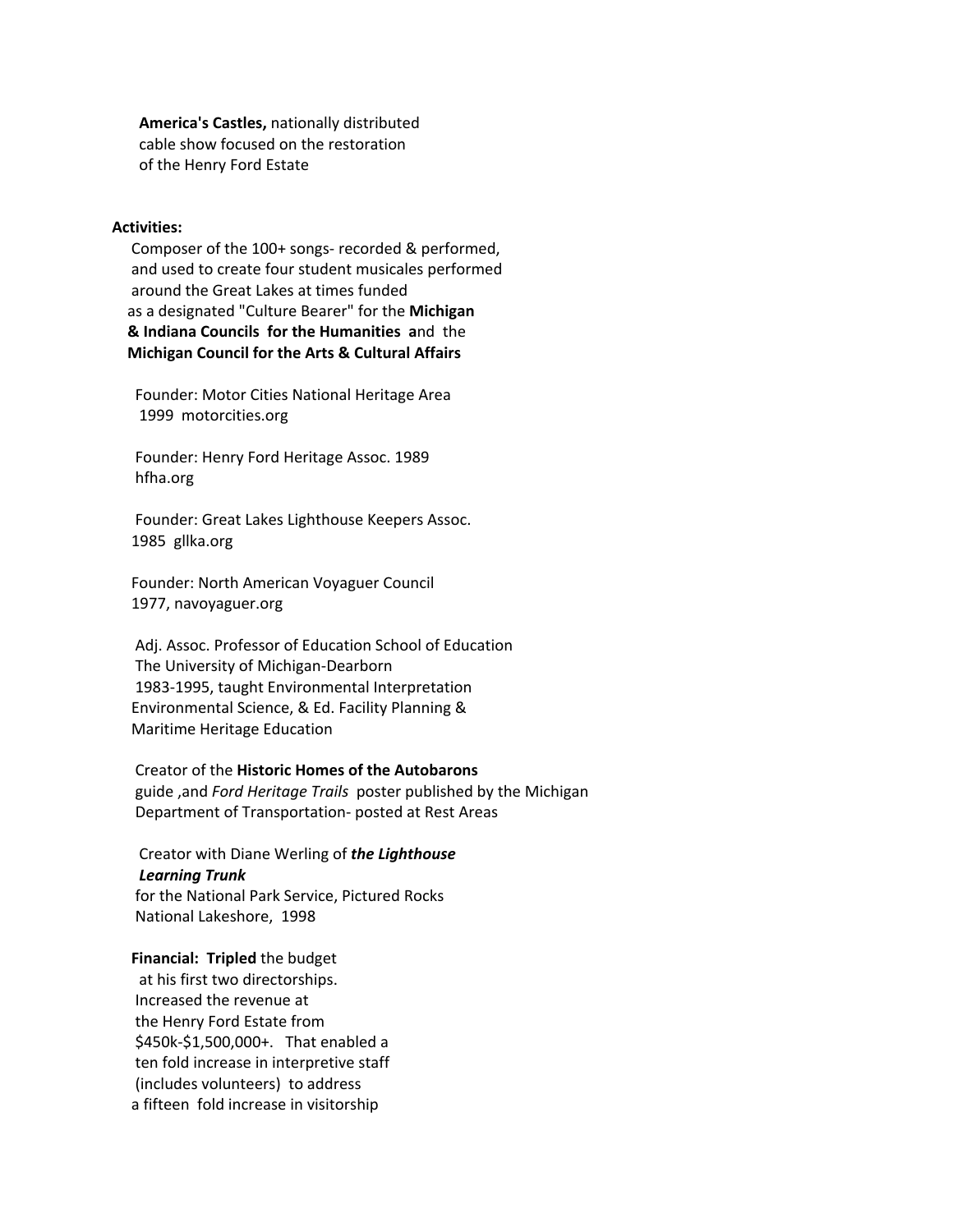from 10k to 150k annually

#### **Awards:**

*Distinguished Professional* for the Great Lakes Region, of the National Association for Interpretation, 2021

 Runner up *Telly Award* for theme song for Moments of Comfort. This is a national award for social media programing for 2020.

# **Founders cornerstone and plaque awards** from the Motor Cities National Heritage Area 2002 and the Henry Ford Heritage Association 2000 & 2002

 **National Association for Interpretation Media Awards:** *Henry Ford a Hearthside Perspective, 2000 Lakes and Lighthouses, 1989*

### *Lighthouse, American Society of Cinemaphotographers*

 with Bryan England, Northwestern U. for best student produced film, 1977. Used in the orientation of visitors for over twenty years at the Grosse Point Lighthouse NHL, Evanston, IL

 **Lighthouse Landing** master plan, **American Society of Landscape Architects** with Johnson, Johnson and Roy of Ann Arbor, MI, 1977

 **City of Evanston City Council Citation "...for a Significant Contribution to the Preservation or Enhancement of the Environmental Quality of the City of Evanston." 1976**

 **The Russel E. Wilson Award** from the University of Michigan, Ann Arbor, 1980 for contributing to "...excellence in school site development."

# **University of Michigan-Dearborn Student Government Certificate of Appreciation 1985-'86**

 **The J. Lee Barrett Award** from **the Metropolitan Detroit Visitor and Convention Bureau**, for the Historic Homes of the Autobaron's brochure & tour collaboration, 1986

#### **Outstanding Service Award** from the